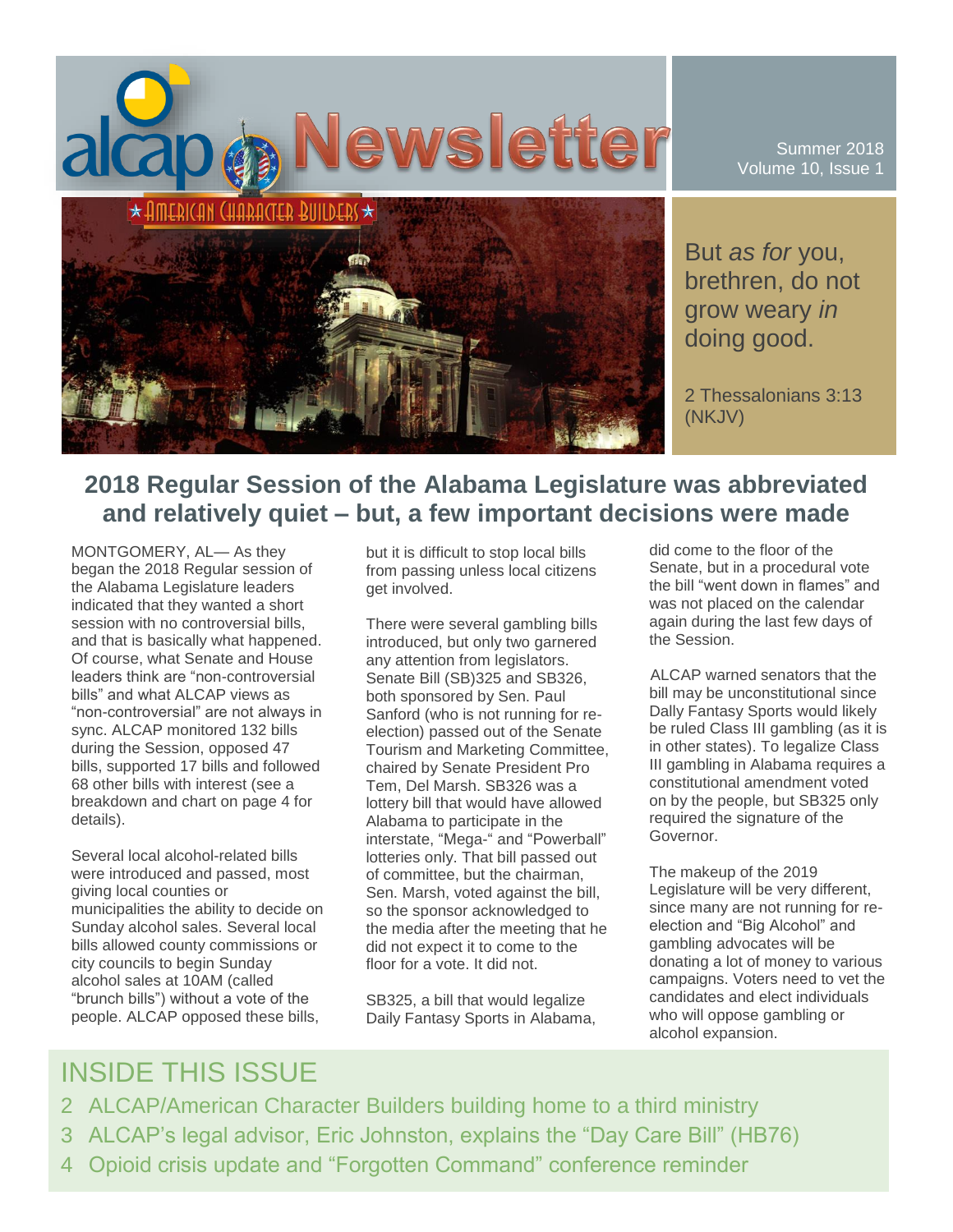# STAFF:

Joe Godfrey, jgodfrey@alcap.com *Executive Director*

Cheryl Corley, ccorley@alcap.com Sharon Cook, scook@alcap.com *Administrative Assistants*

2376 Lakeside Drive Birmingham, AL 35244 Phone: 205.985.9062 www.ALCAP.com www.AmericanCharacterBuilders.org

# WHO WE ARE:

The Alabama Citizens Action Program (ALCAP), originally founded in 1937 as the Alabama Temperance Alliance, serves together with local churches as Alabama's "moral compass." This ministry provides an outlet for churches throughout Alabama to fulfill God's command to His followers to be "salt & light" in our culture. (Matthew 5:13-16)

In 2010 ALCAP became a 501c4 organization (non-profit, but NOT tax-deductible) and renamed its school program "American Character Builders," a 501c3 organization (non-profit AND taxdeductible), having its own separate Board of Directors.

Churches are encouraged to support ALCAP while individuals are encouraged to support American Character Builders with their financial contributions and prayers.





# **American Character Builders News**

*Unique opportunity to help a "sister" ministry and American Character Builders at the same time!*

BIRMINGHAM, AL— In 2010, when the ALCAP Board of Directors split the ministry into two distinct organizations, ALCAP became a 501c4 organization and the 501c3 organization that had been ALCAP changed its name to American Character Builders (the new name of the old "ALCAP School Program"). When that change was made, the 501c3 organization (now called American Character Builders) remained the "owner" of the office building (technically speaking) and ALCAP began paying rent to American Character Builders.

In December 2017, a new tenant began renting temporary office space from American Character Builders, as well. The Apologetics Resource Center (ARC), under the leadership of Rev. Clete Hux, agreed to pay rent to American Character Builders and started using two empty offices, while storing their vast library in the basement. The understanding by both parties was that funds would be raised in order to finish the basement space and put in a new entrance on the lower level for ARC as soon as possible.

To date, American Character Builders has raised about \$6000 and ARC has raised about \$9-10K. Estimates place the renovation at about \$35K, so an additional \$20K is needed. ARC received a commitment of \$10K in matching funds, so if our two organizations can raise \$10K above what had already been raised before the "matching" offer was made, that will translate into \$20K and we will have enough money to complete the project.

We need continued support for ALCAP's and American Character Builders' basic budget needs, but if you or your church would like to contribute to this special building project, you will benefit three nonprofit ministries at once! You will help ARC to have much needed office and library space; and, since ARC will pay rent to American Character Builders, you will benefit this ministry's on-going monthly expenses, too. It's a "win-win!"

To make a special, one-time gift to the building fund, contact Cheryl Corley or Sharon Cook in our office.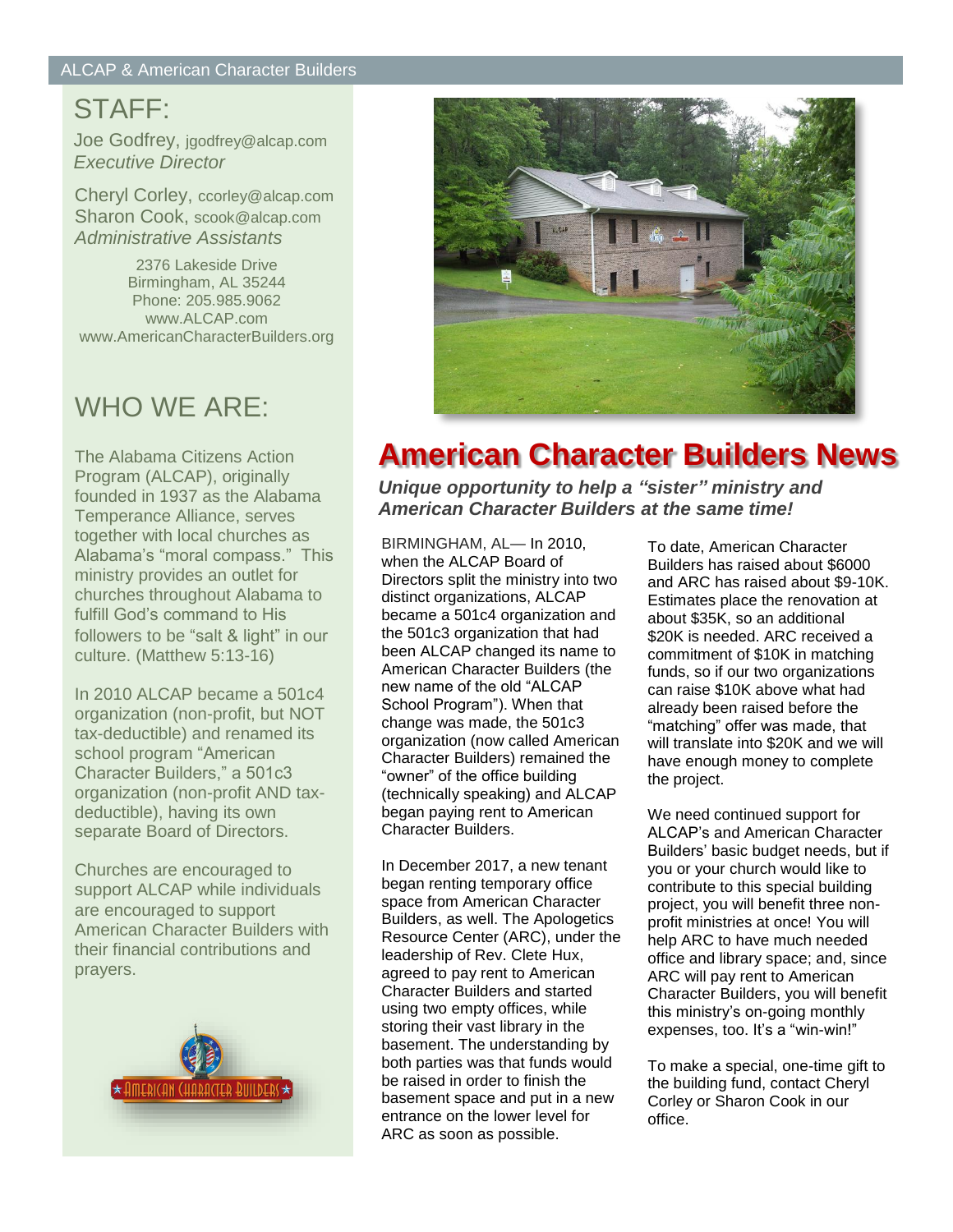#### **ALCAP's legal advisor, Eric Johnston, wrote the following explanation concerning changes to the law with regards to church day cares after passage of HB76 during the 2018 Legislative Session:**

The 1981 exemption of church daycare ministries already required a number of things of churches. These included that parents sign an affidavit recognizing the church is not regulated or licensed by the state. The church files an annual certification that it is operating as a church operated daycare and in compliance with the exemption law. It provides certain information to parents like child staff ratio, discipline policies, type of curriculum used and religious teachings. Later, laws required background checks to be done for employees of church daycares. There has been a misconception by many who opposed these changes, as well as by the media, that background checks were not previously required. They were. Following are the changes to the law:

- The definition for daycares now includes "preschools." That does not create another class of daycares to be regulated. It is another name for a pre-K or K program.
- The word "elementary" was removed as an adjective modifying a religious nonprofit school. That limited exemption for some religious nonprofit schools that would not be classified as "elementary." This expanded the definition of who could be an exempt daycare.
- If a church receives federal or state funds, it is not exempt from licensure. This federal money flows through the state. It is often hard to distinguish between which is which. However, the deciding factor is whether the school accepts those funds. Many believe that funds indirectly received by a church for a foster daycare child, for example, would make the ministry subject to licensure. This is doubtful, but if DHR did insist, the simple way to avoid that would be to scholarship the foster care child.
- Fire and health inspections are already required throughout the state and done by local authorities. The law is clarified that these will be done annually, and copies of the inspection reports will be given to DHR. If a church gets an update to a fire, health or criminal background report, it reports it to DHR within 30 days. This is good policy and is something that should be followed in any event.
- Property, casualty and liability insurance is now required of churches which operate daycares. This is new but is desirable to protect not only the church from lawsuits, but to provide remedies to persons who are injured.
- A statement must be posted at the church daycare that the daycare is not regulated or licensed by the state. This is wise to do in order to minimize liability or misunderstanding with parents.
- If a church plans to open a new exempt daycare ministry and has not had one in the past, it must give DHR 30 days' notice in advance. DHR will visit and determine if it is in compliance with the exemption. Compliance is merely that it is a church and has set up a program in compliance with the law, most of which is being itemized in these bullet points.
- DHR may inspect a church daycare at any time if it believes the church is not operating as a exempt ministry or if it has notice that the safety of a child is at risk. These powers already existed.
- Some churches may wish to accept licensure, particularly if they want the federal funds. The "Minimum Standards" (DHR regulations) have physical structural requirements for the operation of a daycare. Some churches may not meet those requirements, such as the size of rooms, number of toilets, *etcetera.* Those churches would be grandfathered into licensure without making those expensive changes.
- Churches which operate daycare ministries will not notice much change in what they have done in the past. There will be burdens on local fire and health departments to do their jobs. We believe the changes will not work problems for churches and their daycare ministries will continue to operate as in the past.

### **It's time to rethink how much booze may be too much: Researchers are changing how they study the risks of alcohol — and it's making drinking look worse.** *(by Julia Belluz at Vox.com)*

A couple of drinks a day aren't bad for you and may even be good for you. Right?

That's been the message — from researchers, governments, and beverage companies — for decades.

But maybe we should [rethink that message]. Because it turns out the story about the health effects of moderate drinking is shifting pretty dramatically. New research on alcohol and mortality, and a growing awareness about the rise in alcohol-related deaths in the US, is causing a reckoning among researchers about even moderate levels of alcohol consumption.

In particular, an impressive new meta-study involving 600,000 participants, published recently in *The Lancet*, suggests that levels of alcohol previously thought to be relatively harmless are linked with an earlier death. What's more, drinking small amounts of alcohol may not carry all the long-touted protective effects on the cardiovascular system.

-(*https://www.vox.com/2018/4/24/17242720/alcohol-health-risks-facts)*